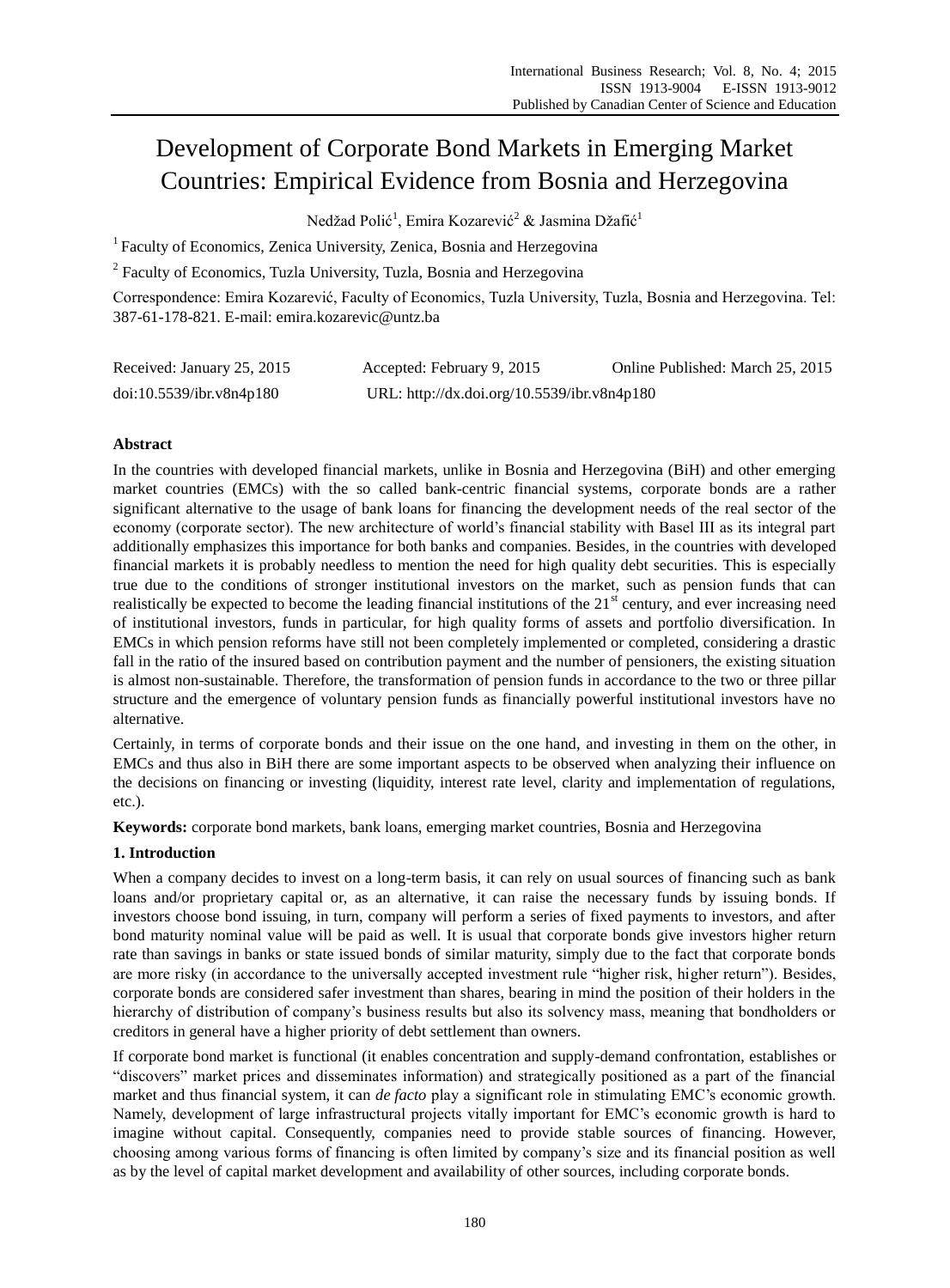## **2. Theoretical Framework**

Corporate bond market importance particularly increases in the period of reducing ("suppressing") banks' credit activities as was the case in the period after the global financial crisis escalated in 2007-2008. First of all, concentration of credit risks and their inappropriate modeling in the banking sector led to a permanent increase in non-performing loan rate in the total credit amount, which is why banks reduced crediting small and medium enterprises (SMEs). This is when corporate bonds usually take the role of replacement mechanism for financing companies but also for stimulating investment, and economic development in general. Corporate bonds function not only as a substitution to bank loans but as their inevitable complement as well, especially in the new architecture of financial stability. Financing by bonds reduced company's dependence on banks, whose capacity to lend in certain situations can be decreased.

In the years of the global recession (2008-2012), the last reform of regulations related to bank business activities, aimed at preventing a new global financial crisis, started by the adoption of the so called Basel III by financial regulators of 27 world states on September 12, 2010. The reform set forth the new rules that *per se* included more severe demands for capital and bank solvency. For example, even though the ratio of the total capital and risk-weighted assets remained the same (8%), the ratio of the primary capital increased from 2 to as many as 7%, including the so called capital buffer. The fear that this would have the consequences in reduced placing of bank loans proved to be legitimate. In Europe, the Middle East, and Africa, bank loans decreased from \$1.4 trillion in 2007 to \$400 billion in 2012, even though Basel III gradual implementation was planned for the period from the beginning of 2013 to the beginning of 2019 (see Figure 1). (Note 1).

Reduction of banks' credit activities can have a disproportionally large influence on the real economy, especially in cases where banks are most prominent in financing companies' debts, as is the case with EMCs that, by the definition, have bank-centric financial systems of financial systems oriented towards banks not stock markets. Without an alternative such as corporate bonds, economic flows can be completely slowed down. Therefore, it can be said that corporate bonds are a backup mechanism (figuratively speaking "spare tire"), enabling constant financing of companies and reduction of financial risks in economy. In this respect, one of the most influential chairmen of the US Federal Reserve System ever, Alan Greenspan, metaphorically expressed the importance of corporate bonds as "spare tire" that is always ready to be actively used, especially in the times when other mechanisms of financing went flat (Torre de la & Schmukler, 2007).



Figure 1. Scope of long-term financing in Europe, the Middle East, and Africa in the period 2007-2013 Source: ICMA (2013), p. 19.

Since in EMCs companies are largely dependent on bank credits, they face additional challenges when the banking sector is not prepared to ensure the lent capital efficiently. For example, the banking sector in BiH enormously favors banks, meaning the foreign banks that hold as much as 95% of the total assets and 90% of the stock capital and impose enormous and unnecessary costs to individual and legal persons. This is proved by the unofficial fact that net interest margin of BiH banks is 5.9% on average; while in Croatia it is significantly lower, 2.3%.

Corporate bond markets in EMCs are expected to fulfill the following goals (WB & IMF, 2001, p. 361):

- Reduce pressure on the banking sector and risk diversification in economy,
- Provide stable source of financing for companies,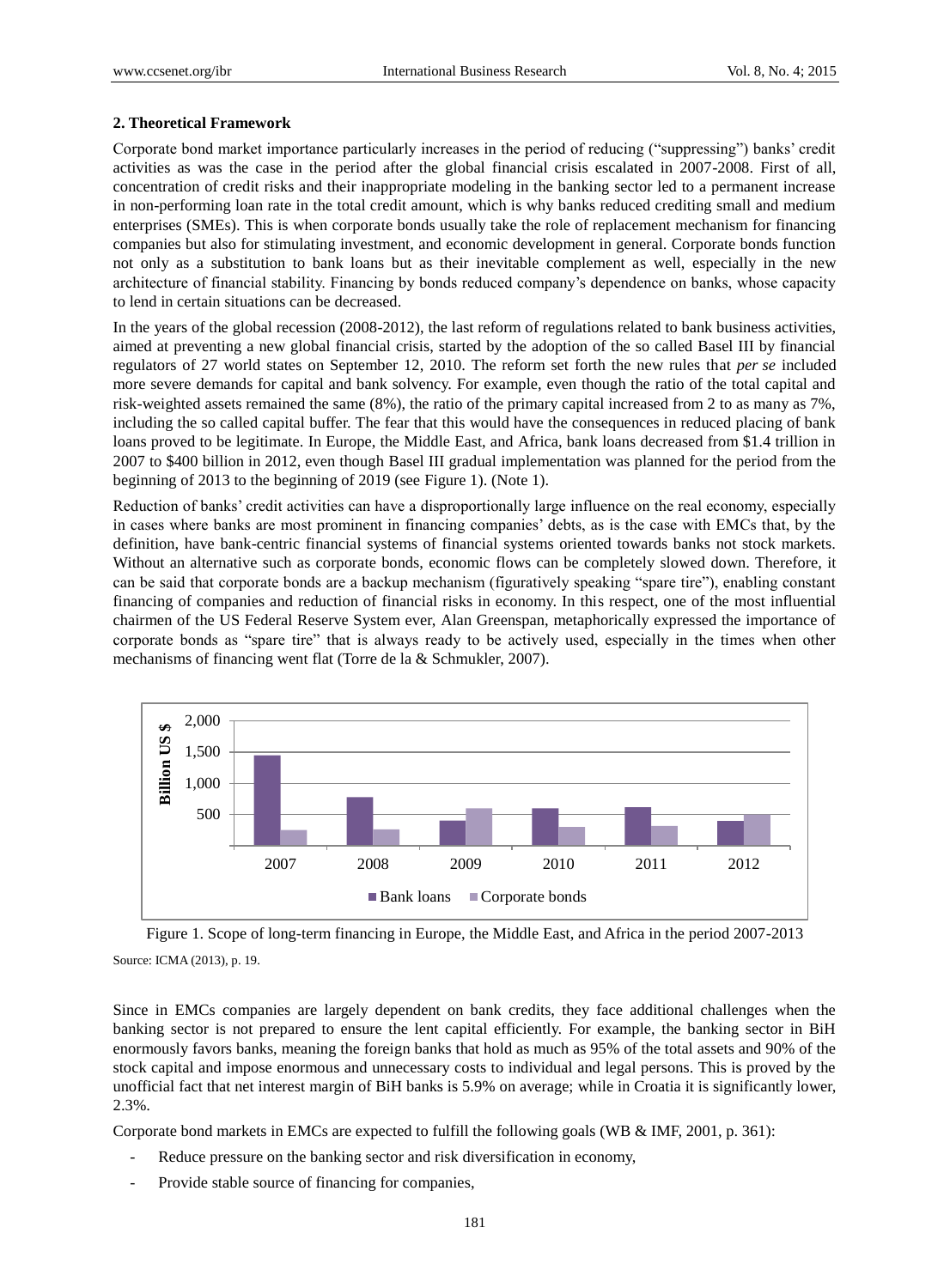- Reduce financing costs,
- Provide flexible financial product so as to meet specific demands by investors and debtors, and
- Make information public and increase corporate management transparency.

Since corporate bonds are most often used as a form of savings, that is postponing spending in the form of savings and acquiring increased value in a future time period, investors mainly buy them to keep them until their maturity date. This directly causes fairly lower fluctuation on the secondary markets of corporate bonds, particularly in comparison to stock markets. In this way corporate bond markets help companies, providing them with stable and reliable sources of financing for business activities and development. Furthermore, financial stability has a practically proved influence on economic growth and development of a country. Also, there is a constant need for reducing company financing costs. That is why a high level of competitiveness among various market participants and financing options contributes to more efficient allocation of financial resources and maximization of economic benefits. In other words, corporate bonds "in a race" with other sources of financing such as stock capital or bank loans, exert constant pressure on the reduction of company financing costs.

Most often, corporate bonds have fixed financing terms, which are primarily defined by company's market position. This enables that payments on the basis of bonds issued and bond maturity match in time with the expected cash flows of the company. Generally speaking, corporate bonds are considered to be more efficient than bank loans in overcoming the problems caused by lack of harmonization between maturity dates and cash flows as well as in minimizing "maturity transformation" of assets. By providing a precisely defined amount of capital for a defined time period, corporate bond markets provide companies with flexible and target financing.

Moreover, encouraging new items and competitiveness between banks and non-banking financial institutions contributes to diversification of financial risk in economy and reduction of costs of external financing. Corporate bond markets also increase liquidity of the entire financial system, thus additionally stimulating country's economic growth.

## **3. A Review of Previous Research**

Despite a significant role given to corporate bond markets, even in developed countries much less attention in academic papers is given to the implications of corporate bond market development in relation to stock markets. The gap is particularly evident in terms of empirical research and, to our knowledge, the main reason is the availability of the relevant data or limited access to the necessary data.

In order for financial markets, including corporate bond markets, to be efficient, transparent and stable, a set of prior conditions need to be fulfilled in the function of restructure and economic development. It is advisable to mention the research made by Feldman and Kumar (1994, p. 34), whose results showed that bond market can speed up the process of transition into market economy and contribute to economic growth, provided that the following assumptions are fulfilled:

- It is necessary to provide macroeconomic and fiscal environment that would offer high quality securities with the appropriate demand.
- It is necessary to create legal, regulatory, and institutional infrastructure that would ensure efficient and transparent trade on security markets.

The European Central Bank (ECB, 2001) proposed the initiative for a survey of the development of stock markets, corporate bond markets, banking mediation, and risk capital market in the period 1997 to 2000. The results of the survey are summed up in the section named *"Theoretical analysis of corporate finance issues and external sources of corporate finance"*, which emphasizes strong expansion on the markets of debt securities as well as on risk capital markets. However, the survey also suggests a lower importance of corporate bond markets in the Eurozone than in the USA and Japan.

Haiss and Marin (2005) analyzed the development of corporate bond markets in the countries of Central and Eastern Europe (CEE). The authors concluded that corporate bond market is dominated by public issuers and the banking sector mediation. As in the European Union (EU), telecommunication companies and the service industry are those that mainly issue corporate bonds. It is an encouraging fact that the increasing demand of pension funds and limited volume of bank loans create the potential for growth of corporate bond markets in these countries.

An almost complete review of development of corporate bond markets is given by the Bank for International Settlements (BIS, 2006) for a group of Asian countries. Some of the reasons for exceptionally dynamic development of corporate bond markets in the countries of this region are: appropriate infrastructure, regulations,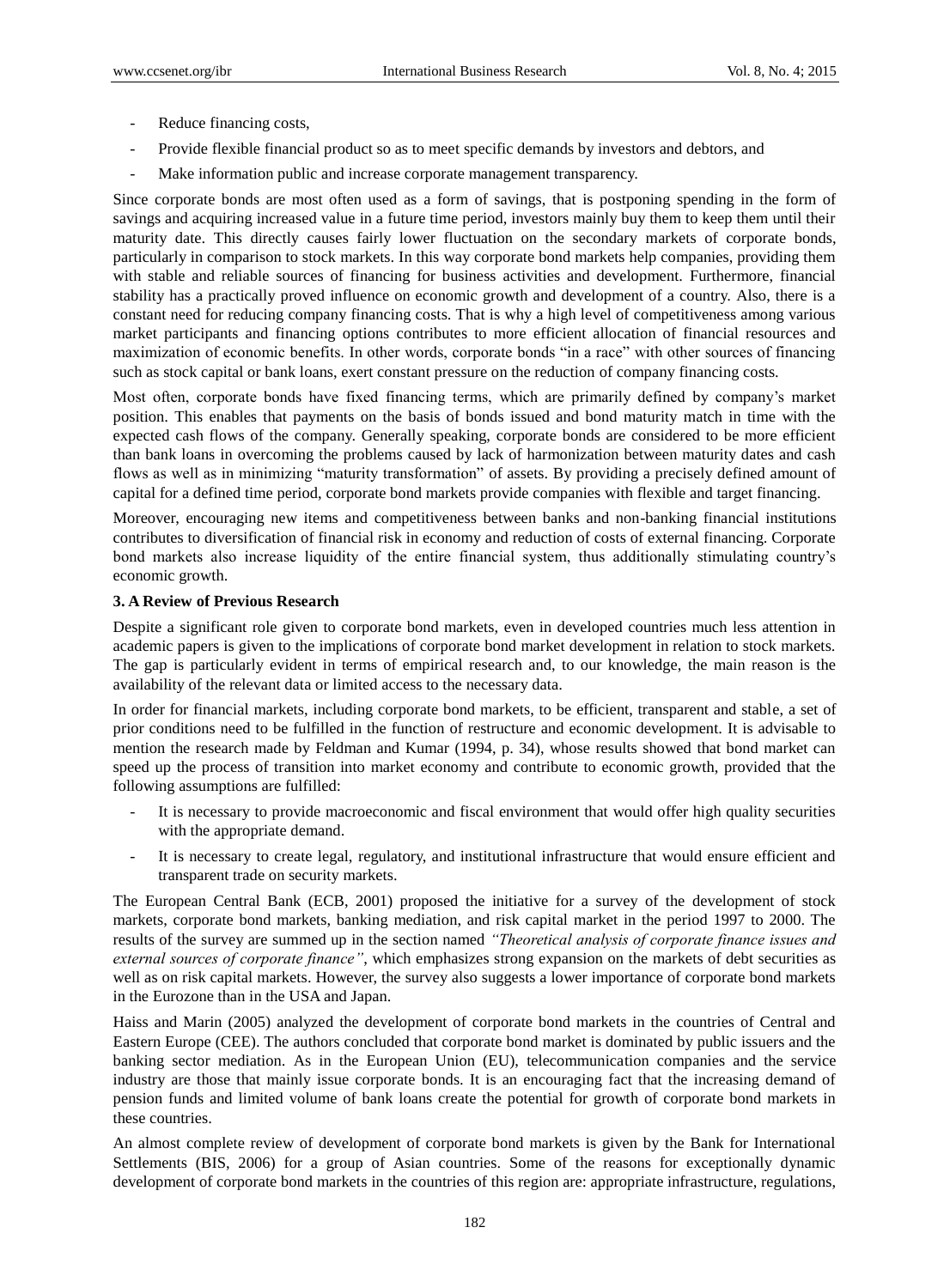reliable investor bases, and mutual actions with banks. However, Asian markets are characterized by a low rate of trade, which is why the causes were examined of illiquidity of secondary corporate bond markets. Four key reasons of illiquidity are given as follows: (a) undiversified investor basis, (b) inappropriate market microstructure, (c) trade transparency, and (d) limited flow of timely information on issuers.

In terms of empirical studies, especially prominent are those that examine the relation between bond market development, economic growth, and the real sector. Some authors claim that corporate bond markets play an important role in improving financial infrastructure thus encouraging real economic growth. For example, Bondt (2002) and Fink, Haiss, and Hristoforova (2003) empirically examined the relation between the size of corporate bond market and economic growth. There is a general conclusion that increased rate of corporate bond issue can lead to economic impulses that in the end may result in economic growth. Besides, Fink, Haiss, and Hristoforova established weaker link between bonds in circulation and GDP growth for developed EU countries, while stronger link was identified for acceding and candidate countries (Note 2).

Recently, Kay and Meyer (2013) examined the activities on the primary corporate bond markets in the EU. They concluded that companies in the EU gradually decrease their dependence on bank loans and are successful in finding alternatives in the corporate bond market. Kay and Meyer emphasize several factors contributing to the expansion of corporate bond issue:

- Many European banks were forced to decrease debts in their financial reports due to high capital requirements and other regulatory changes and lack of capital.
- The gap between the bonds of the financial and non-financial sector is smaller, and in some market segments it even moved in favor of non-financial sector issuers.
- Demand for corporate bonds increased as a result of lower return on state bonds and changes in investors' preferences.
- Companies' management and owners became more open to financing via capital market.

Finally, what speaks in favor of development perspective of bonds in general and corporate bonds in particular, all over the world and in EMCs is the fact that when in 2011 "*Bloomberg Markets*" magazine asked ten leading billionaires to rate the best investments bearing in mind the recession trends, they gave similar answers: bonds, blue-chip stocks, Norwegian crown (NOK), and silver.

## **4. The Recent Trends in Corporate Bond Market Development in EMCs**

In the last several years, the global bond market is on a significant increase, especially in the segment of non-financial corporate sector. In EMCs this increase is unprecedented in history.

In the countries of the Far East for example, issue of corporate bonds suddenly grew after the 1990 crisis. From almost a non-existent market in 1998, in five years only, this market grew up close to \$37 billion. In the same period, an increase was registered in activities related to the issue of corporate bonds in highly developed countries as well. Nowadays, the total issue of bonds as a percentage of nominal GDP in developed economies is on average 25% while in EMCs it is 7% (Note 3).

There is a widespread opinion that the lack of developed corporate bond markets significantly contributed to the financial crisis that hit the Far East countries in the period 1997-1998. Namely, due to the lack of such markets, most capital influxes into these countries prior to the crisis, was in the form of short-term foreign loans that were made available to the economy via the banking sector. A rapid turnaround of such influxes and the related depreciation of foreign exchange rates exerted extreme pressure on the economic and banking sectors, which then led to a downfall of economic activities.

Consequently, in order to reduce the dependence on short-term bank credits and provide long-term financial stability, governments and other regulators tried to encourage development of corporate bond markets. The key aspect of Asian regulators' efforts was to improve market infrastructure, reduce issue costs, and initiate involvement of a higher number of domestic investors on such markets. At the ASEAN+3 group Finance Ministers' meeting held in August 2003, the Asian Bond Markets Initiative (ABMI) was endorsed to develop bond markets in the region (Note 4). The ABMI goal was to develop efficient and liquid bond markets so as savings would be used for investments in the region.

These efforts resulted in relatively rapid development of Far East corporate bond markets, in terms of absolute value and in relation to GDP. Regarding supply, the issue of corporate bonds received a powerful stimulus by regulatory initiatives aimed at harmonizing regulations and improving the relations among the region markets. On the other hand, an important moving force for the changes in terms of Asian companies' financing was the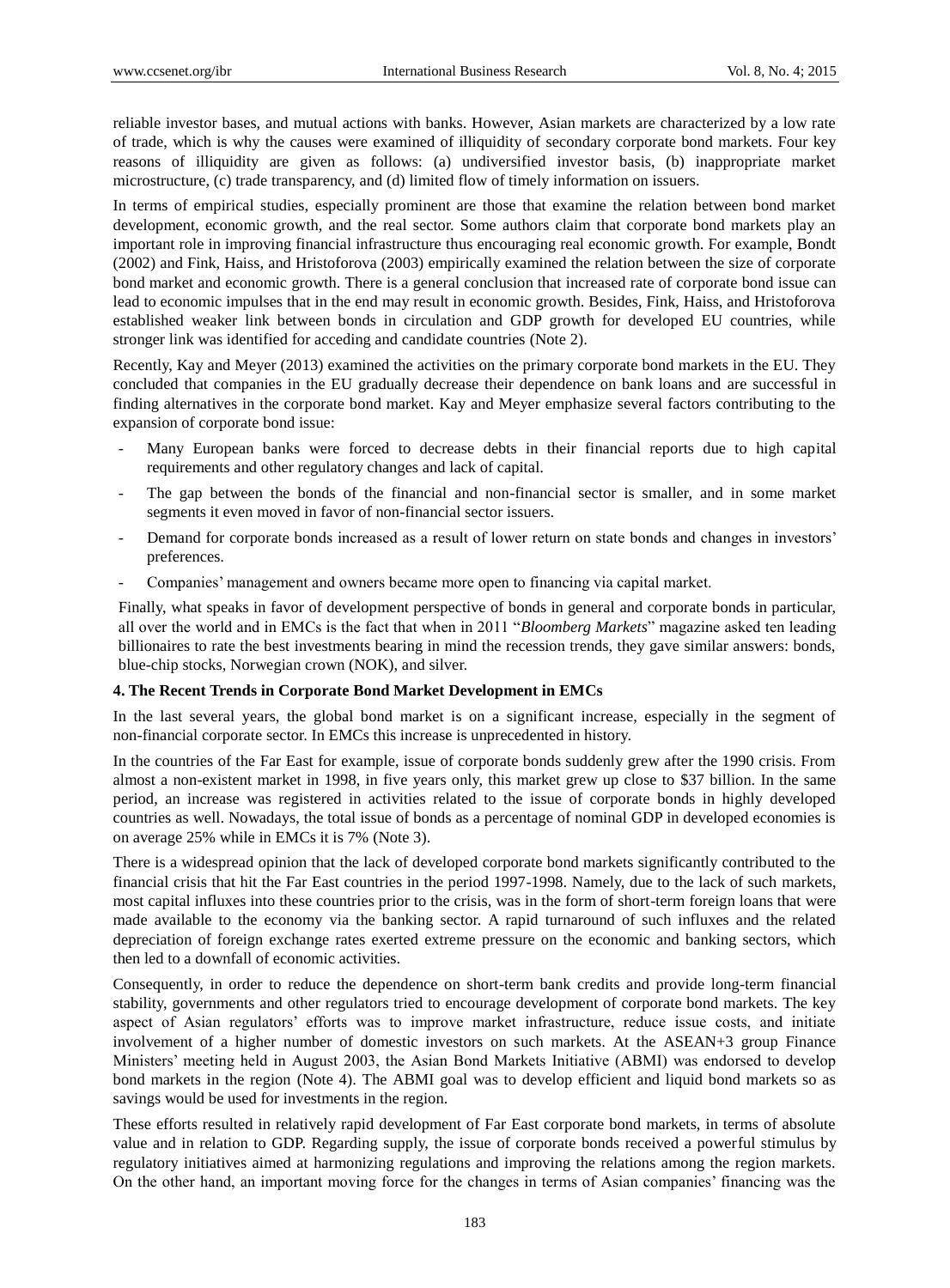new regulatory challenges (the local and global ones) for banks. The challenges started with the publication of Basel II in 2004 and then Basel III six years later, and were related to the fact that higher capital requirements for banks may limit credit volumes to companies and generate higher demand for alternative forms of financing in the form of bond issue.

Corporate bond market in the Far East (not including Japan) grew to almost \$3,000 billion in 2013, while at the very beginning of the  $21<sup>st</sup>$  century its value was only \$300 billion. Figure 2 illustrates this sudden increase in financing by corporate bonds.

The data indicate that from the global financial crisis onwards Asian companies rely increasingly on financing by bond issue, thus extending the traditional channels of financing such as bank loans. It should be mentioned that the corporate bond market in this region provided a platform for financing not only companies from the private sector. State-owned companies are also important players on south-east Asian corporate bond markets, especially in China and Malesia.



Figure 2. Corporate bonds traded in the Far East in the period 2000-2013

*Note.* The countries included in the Region are the Philippines, Indonesia, South Korea, China, Malaysia, Singapore, Thailand, and Vietnam. Source: Asian Bonds Online (2014).

However, certain aspects of Asian corporate bond markets are still relatively underdeveloped. To be specific, most corporate bonds are "in the hands" of a small number of domestic institutional investors that have a very similar investment strategy. Thus, despite the increased value of issue, secondary markets are still characterized by low trade volume, which limits further development of corporate bond markets in many Asian countries.

Apart from the Far East region, when observing development of EMCs corporate bond markets, attention should be paid to the CEE countries that underwent transformation and restructure of planned economy into market economy at the end of the last century. There was no institutional and legal structure for issuing and trading corporate securities in these countries. Financial sectors were designed primarily for monitoring and completing planned industrial manufacture and keeping macroeconomic stability. It was the central plan, not market forces, which determined distribution of financial resources. That is why there was no real need for security markets and corporate bond markets in particular. The transition process that was underway in CEE countries therefore demanded the establishment of a more efficient financial system and important reforms for financial markets.

Specific factors related to a particular country, such as historical, political, and other circumstances, required an individual approach to every CEE country. Financing by means of corporate bond issue in the developed western countries is characteristic of large companies. SMEs see this type of financing as too expensive. However, in CEE countries, SMEs are most active and they are the pillar of the economic system. On the other hand, large companies, which usually underwent privatization and were transformed from state-owned to private-owned structure, did not have a simple way of access to capital markets due to lack of investors' trust. The lack of trust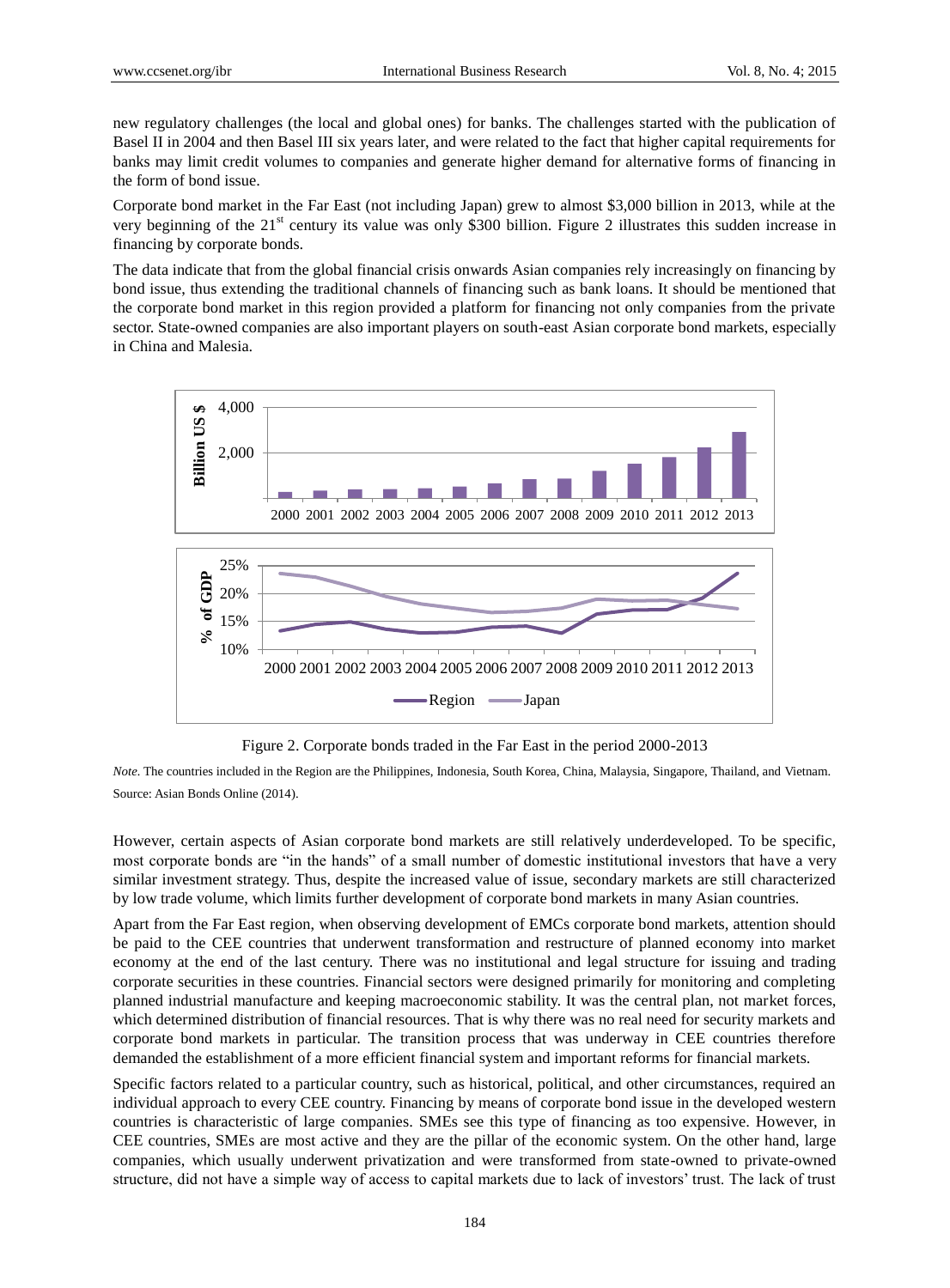on the demand side is primarily evident due to lack or cancelling of state guarantees. Investment into corporate bonds in CEE countries was also associated to a high level of uncertain settlement of high credit risk. One of the reasons lies in a rather low number of companies in the non-financial sector that have a satisfactory credit rating given by internationally recognized rating agencies. Besides, high inflation level characteristic of CEE countries in the 1990 was a significant obstacle to corporate bond issue. These and other reasons explain why corporate bond markets in this region developed at a slow pace.

After several years of economic transformation and reforms, CEE corporate bond markets started showing some signs of progress. Certain CEE countries became EU member states and adopted euro, which significantly influenced further development of corporate bond markets in the CEE region. Harmonization of regulations with those in the EU and market expansion opened up new possibilities for financing companies from these countries, primarily evident in an increased basis of investors and decreased requirements in the process of organization of bond issue.

Three leading countries in the level of development of capital market in CEE nowadays are Poland, Hungary, and the Czech Republic. These countries have the most developed stock and bond markets in terms of their size, liquidity, and instruments. Bond markets in Bulgaria and Slovakia experience a significant growth while other countries of the region, including Croatia and Slovenia, registered some progress in developing state and corporate bond markets (see Figure 3). Some less developed markets include BiH, Serbia, Macedonia, and Montenegro, which are at the initial stages of development of state bond markets, while corporate bond markets are almost non-existent.



Figure 3. Corporate bonds of the non-financial sector in trade as a percentage of GDP of CEE countries in 2013 Source: ECB, Eurostat (2014).

More recently, with occasional falls, the issue of corporate bonds of the non-financial sector in CEE registered some positive trends. In 2012, a gradual "recovery" of the primary markets occurs, whereby the Czech Republic experienced a record-high value of volume of the issue (see Figure 4).



Figure 4. Value of the issue of corporate bonds of the non-financial sector in CEE countries in the period 2009-2013

Source: ECB, Eurostat (2014).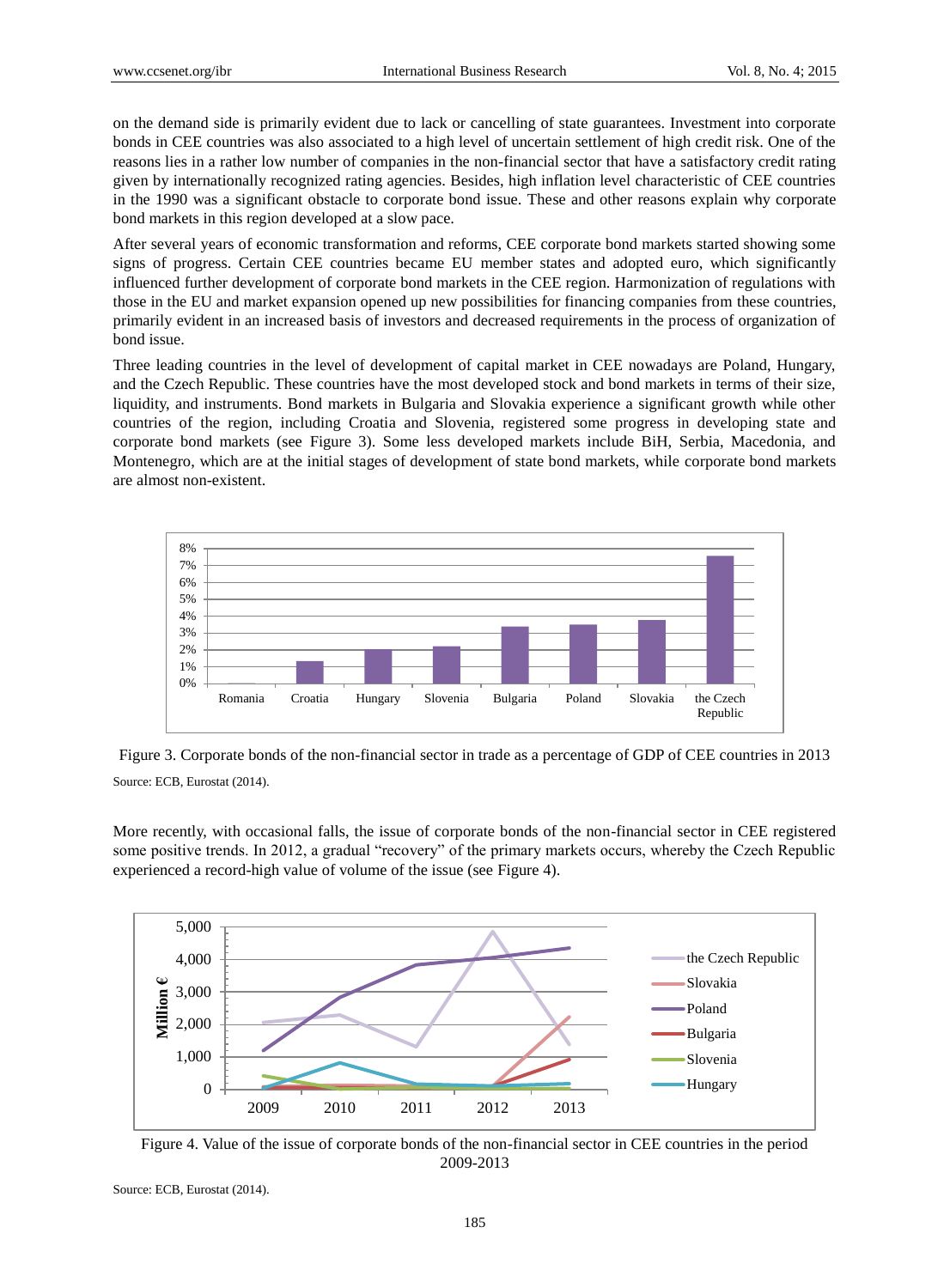As one of the CEE countries, BiH and its neighbors have a financial system dominated by banks, meaning the bank-centric financial system. The corporate bond market is still at its initial stage and not reliable or "strong-enough" alternative to bank credits. One of the reasons for insufficient development of this market is illiquid and underdeveloped capital market which simply turned into speculators' market due to stock market material lacking diversity, passive attitude of capital market institution, and lack of investment attitude.

These are all reasons why the primary corporate bond market in BiH is characterized by a rather small number of issues and their relatively low value. In the last five years, the only significant issue of corporate bonds (100 million BAM) was realized by Unicreditbank dd. Mostar. However, the entire issue was bought off by a mother bank, which is why the issue was not entrepreneurial in nature. Tables 1 and 2 present the review of past issues of corporate bonds in BiH entities: BiH Federation (F BiH) and Republic of Srpska (RS), respectively.

| <b>Issuer</b>           | Issue date  | Maturity date (year) | Nominal value in BAM | Number of securities issued | Coupon rate                         |
|-------------------------|-------------|----------------------|----------------------|-----------------------------|-------------------------------------|
| NLB Tuzlanska banka     | 1 Feb 2008  | 3                    | 100                  | 50,000                      | 5.75%                               |
| Unicredit Bank dd.      | 1 Sep 2008  | 5                    | 1.000                | 100,000                     | $(6$ -month<br>$EURIBOR + -1\%$ )/2 |
| ASA Finance dd.         | 3 Dec 2009  | 3                    | 100                  | 30,000                      | 6.00%                               |
| Elektro Grupa dd. Jajce | 3 Sep 2012  | ◠                    | 10                   | 100,000                     | 7.00%                               |
| Massimo Holding doo.    | 2 June 2014 | 6                    | 100                  | 5.000                       | 8.00%                               |

## Table 1. Review of corporate bond issues in F BiH

Source: Authors' research.

| <b>Issuer</b>                         | Issue date   | Maturity date<br>(year) | Nominal value in<br><b>BAM</b> | Number of<br>securities issued | Coupon rate |
|---------------------------------------|--------------|-------------------------|--------------------------------|--------------------------------|-------------|
| Balkan Investment Bank ad. Banja Luka | 6 June 2007  | 3                       | 100                            | 5,000                          | $6.05\%$ *  |
| NLB Razvojna banka Banja Luka         | 19 Sep, 2007 | 2.5                     | 100                            | 50,000                         | 5.75%*      |
| CER AD Prnjavor                       | 17 Oct 2008  | 5                       | 1,000                          | 450                            | 10.00%      |
| Mikrokreditno društvo Sinergija PLUS  | 23 Nov 2009  | 3                       | 100                            | 21,070                         | 8.00%       |
| Farmland Nova Topola Gradiška         | 26 Aug 2010  | 1                       | 100                            | 25,000                         | 8.00%*      |
| Banka Srpske ad. Banja Luka           | 30 Dec 2010  | 7                       | 100                            | 50,000                         | 8.00%       |
| Planinsko dobro Nevesinje ad.         | 4 Feb, 2011  | $\overline{2}$          | 100                            | 10,000                         | 6.75%       |
| Jahorina OC ad. Pale                  | 29 Mar 2011  | 15                      | 1                              | 15,000,000                     | 6.00%       |
| Atlantik BB doo. Banja Luka           | 20 June 2011 | $\overline{4}$          | 100                            | 15,000                         | 7.20%       |
| Kaldera Company doo. Laktaši          | 11 Jul 2011  | 20                      | 100                            | 70,000                         | 6.00%       |
| Unis fabrika cijevi ad. Derventa      | 15 Jul 2011  | 8                       | 1                              | 20,000,000                     | 7.50%       |
| Nova banka ad. Banja Luka             | 24 Aug 2011  | 7                       | 100                            | 100,000                        | 8.00%       |
| Boska RK ad. Banja Luka               | 22 Sep 2011  | 12                      | 100                            | 150,000                        | 7.00%       |
| Farmland Nova Topola Gradiška         | 13 Aug 2012  | 3                       | 100                            | 35,000                         | 8.00%       |
| Nova banka ad. Banja Luka             | 30 Jan 2013  | 7                       | 100                            | 80,000                         | 8.00%       |
| Nova banka ad. Banja Luka             | 14 Jun 2013  | 7                       | 100                            | 100,000                        | 8.00%       |
| Nova banka ad. Banja Luka             | 13 May 2014  | 7                       | 100                            | 60,000                         | 8.00%       |

#### Table 2. Review of corporate bond issues in RS

Note. \* Bonds were sold at a discount.

Source: Authors' research.

In the lack of true competition in the form of corporate bonds, the situation is currently such that banks dictate the conditions on the borrowed capital market. Direct consequences of such situation are above-average high costs of external financing for companies in BiH.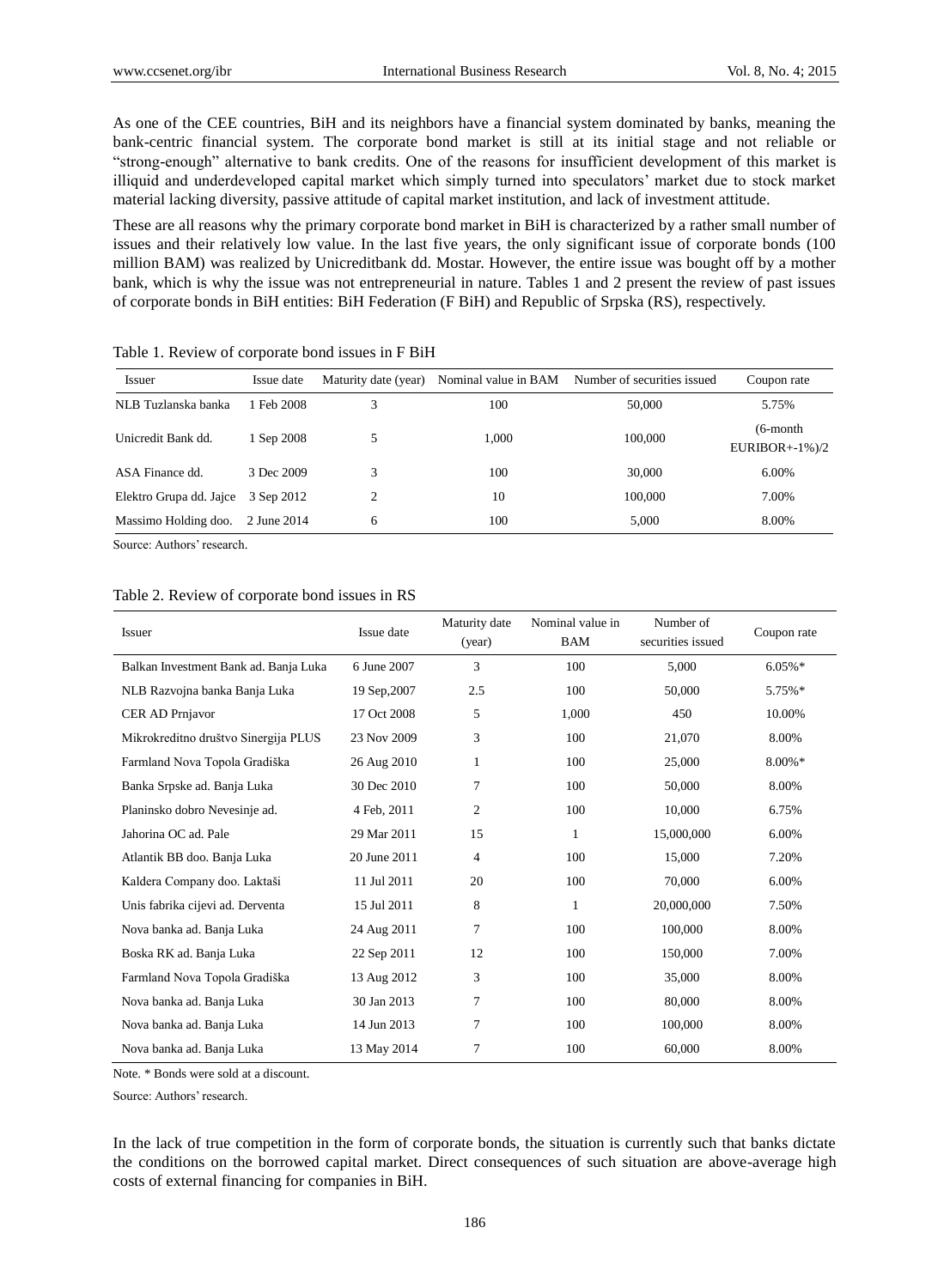## **5. Methodology of the Empirical Research and Discussion of the Results (The Case of Bosnia and Herzegovina)**

Corporate bond market is specified by institutional and legislative framework but also by supply and demand for securities. Since legislative and institutional framework (market infrastructure) has existed in BiH and has been operative for a number of years, one of the goals of this empirical research was to examine potential supply and demand on the corporate bond market in BiH.

The research was conducted by means of a survey method and questionnaire. The questionnaire included two different samples. The first sample comprised companies from the group of 100 most successful companies in BiH, measured by the total profit in 2012. The list of companies was taken from the project of *"Poslovne novine"* (i.e. Business News magazine) named "100 biggest companies in BiH", 2013 issue (Note 5). All companies listed are organized as limited liability companies or shareholding companies. Therefore, pursuant to the valid legal regulations in both BiH entities, BiH Federation and Republic of Srpska, they are potential issuers. Besides, all the companies observed fulfill the legal criteria related to large companies that are, in an EMC, expected to have the "capacity" to issue bonds (Note 6). The other sample included legally qualified institutional investors in BiH. Regarding the valid legal regulations they include banks, insurance companies, and investment funds. It should be noted here that the financial literature recognizes the term "institutional investors" as investment funds, pension funds, and insurance companies. However, pursuant to the Law on Security Market in BiH Federation and the Law on Security Market of Republic of Srpska banks are also defined as institutional investors, which is why banks were included in the sample. The pension funds in BiH are organized at the entity levels and they are publicly owned. Long-waited pension reform, announced in 2008, has still not actually started. The number of insured persons based on contribution payment in relation to the number of pensioners is record low, 1.15:1, even though this system, organized by the *pay-as-you-go* principle, is known to be sustainable at the level of 3:1 minimum. When this system was initially introduced in Germany at the end of the  $19<sup>th</sup>$  century, this ratio was as much as 7-10:1. Voluntary pension funds, as potentially very active players on the financial market, are practically non-existent in BiH.

The research was conducted by means of four questionnaires. Questionnaire number 1 examined the attitudes of companies on financing by various financing instruments, with the emphasis on bond issue financing. The remaining three questionnaires examined the attitudes of potential investors on investing a part of their portfolio into corporate bonds of domestic issuers. The questionnaire return rate was rather satisfactory: 30% for the company sample and 51.76% for the investor sample.

In terms of financing, companies in BiH dominantly rely on bank loans. In order to examine companies' interest in financing by bond issues, the level of their reliance on bank loans and the amount of resources required were examined first. The traditional reliance on bank loans is one of the causes of underdevelopment of the corporate bond market. However, whether the decision makers would consider alternative forms of financing or not depends on their thorough knowledge on the possibilities offered by other forms of financing.

The responses of the surveyed companies indicated that as many as 80% of them use long-term bank loans as the method of financing. The importance of banks in companies' financing in BiH is indicated by the fact that the largest number of subjects borrowed from five or more banks (Figure 5).



Figure 5. Number of banks crediting a company

Long-term financing by means of leasing was used by 37% of the subjects, while 10% used share issue. The lowest number of the companies surveyed, 3.33%, used bond issue as a form of long-term borrowing (see Figure 6).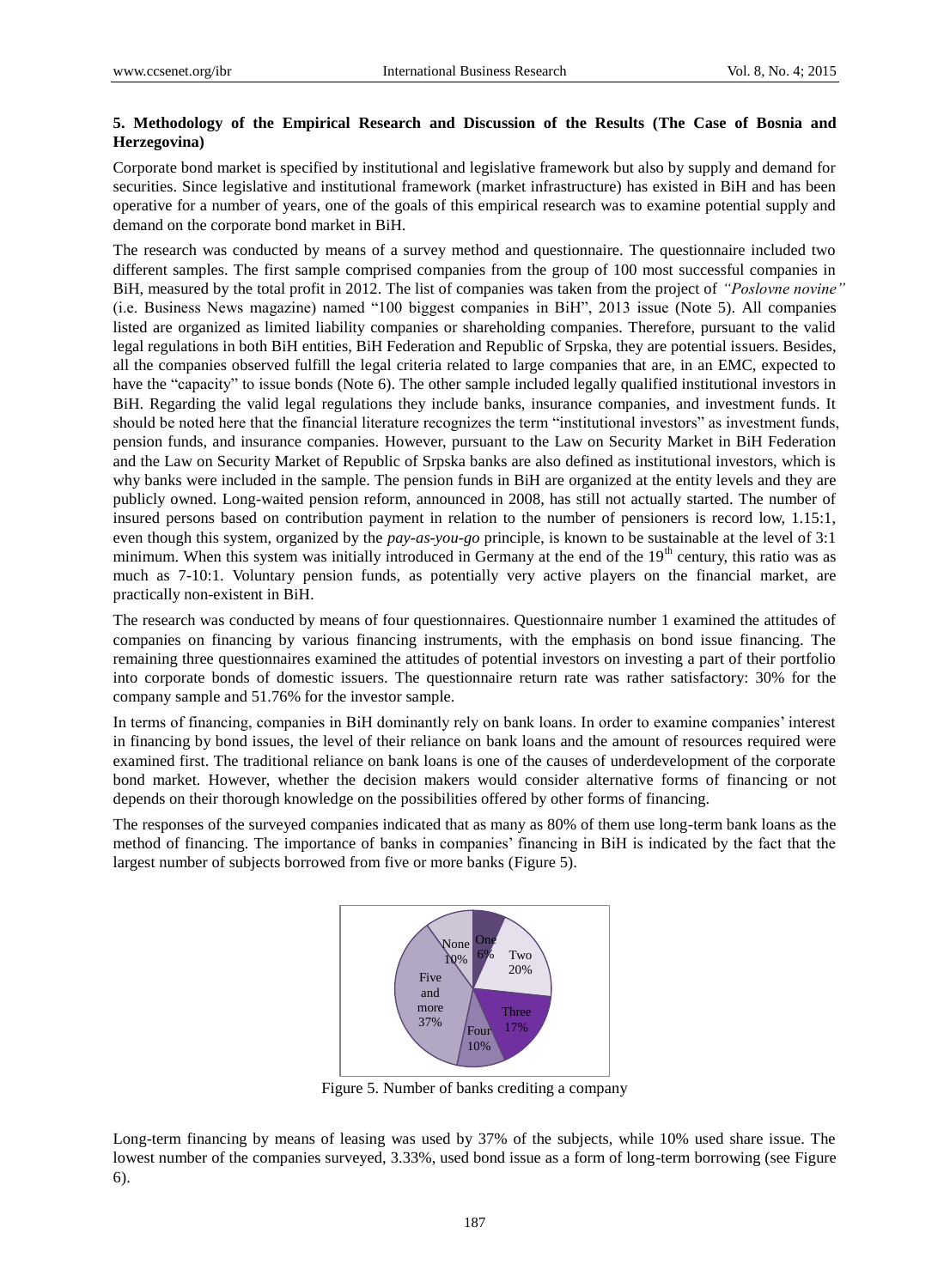

Figure 6. Long-term sources of financing for companies

The liabilities that issuers have based on selling bonds are basically the same as loan obligations towards banks. However, the fact that long-term bank loans are used in 80% and corporate bonds in only 3.33% of the cases indicates that the latter is completely undermined. This certainly means that, for activating this financing instrument, some opportunities need to be found and made more attractive than those for bank credits. Polić (2010, p. 275) states that the opportunities for more active presence of bonds can be seen in finding the difference between the interest rate approved by banks on time-deposit savings and the active interest rate paid by companies on long-term credits. Proper positioning of the coupon rate between these two points would provide mutual benefit to both issuers and investors.

Most companies use borrowed financial resources to invest in fixed assets and/or to expand their businesses, while one third of the companies use these resources to refinance previously started investment. In a questionnaire, companies were offered seven factors when selecting a bank loan, and they were supposed to rate them by their significance (Table 3).

The crucial factor in selecting a bank loan for the highest number of companies is flexibility offered by banks during negotiating the credit terms (*vis-à-vis* issued bonds, bank loans are more subject to sudden changes in financing terms). The advantage of loan also lies in information confidentiality, which is evident in 54% of the companies surveyed that appreciate the relevance of information secrecy. Companies in BiH are more open to reveal their business information to banks then to a wide set of users, which is demanded by the prospect of the issue of securities. A half of the companies rate highly the speed at which they acquire the necessary financial resources. When we consider the time necessary for obtaining financial resources by means of corporate bond issue, the advantage of banks is evident. Some practical experience show that even under "normal" circumstances, the issue realization can last up to six months, whereby the period is somewhat shorter in RS then F BiH. Investment counseling is almost irrelevant for making a decision on financing large companies in BiH.

| Factor                                      | "extremely low" | " $low"$ | "medium" | "high" | "extremely high" |
|---------------------------------------------|-----------------|----------|----------|--------|------------------|
|                                             |                 | ◠        | 3        | 4      |                  |
| Speed in realization of loan application    | $0.00\%$        | $0.00\%$ | 21.43%   | 28.57% | 50.00%           |
| Keeping company's business information safe | 3.57%           | 10.71%   | 10.71%   | 21.43% | 53.57%           |
| Flexibility in negotiating loan terms       | $0.00\%$        | 3.57%    | $0.00\%$ | 39.29% | 57.14%           |
| Investment counseling                       | 17.86%          | 21.43%   | 28.57%   | 25.00% | 7.14%            |
| Possible changes in negotiated loan terms   | 3.57%           | 10.71%   | 25.00%   | 17.86% | 42.86%           |
| Lack of alternative forms of financing      | 26.92%          | 15.38%   | 19.23%   | 19.23% | 19.23%           |

Table 3. Relevance of factors when making a decision on financing companies by bank credit

The third part of the questionnaire given to the companies covers the question aimed at establishing the probability for bond issue and the reason why companies opt or not for bond issue. All companies have growth potential and are in need of large financial resources. This is proved by the fact that 87% of the companies surveyed need more than 4 million BAM (approx. 2,045,200 euros) to finance their growth in future.

The companies were offered to rank all the financing sources when implementing the growth strategy (Table 4). Among the companies surveyed, as expected, the largest number gave the highest priority to financing via bank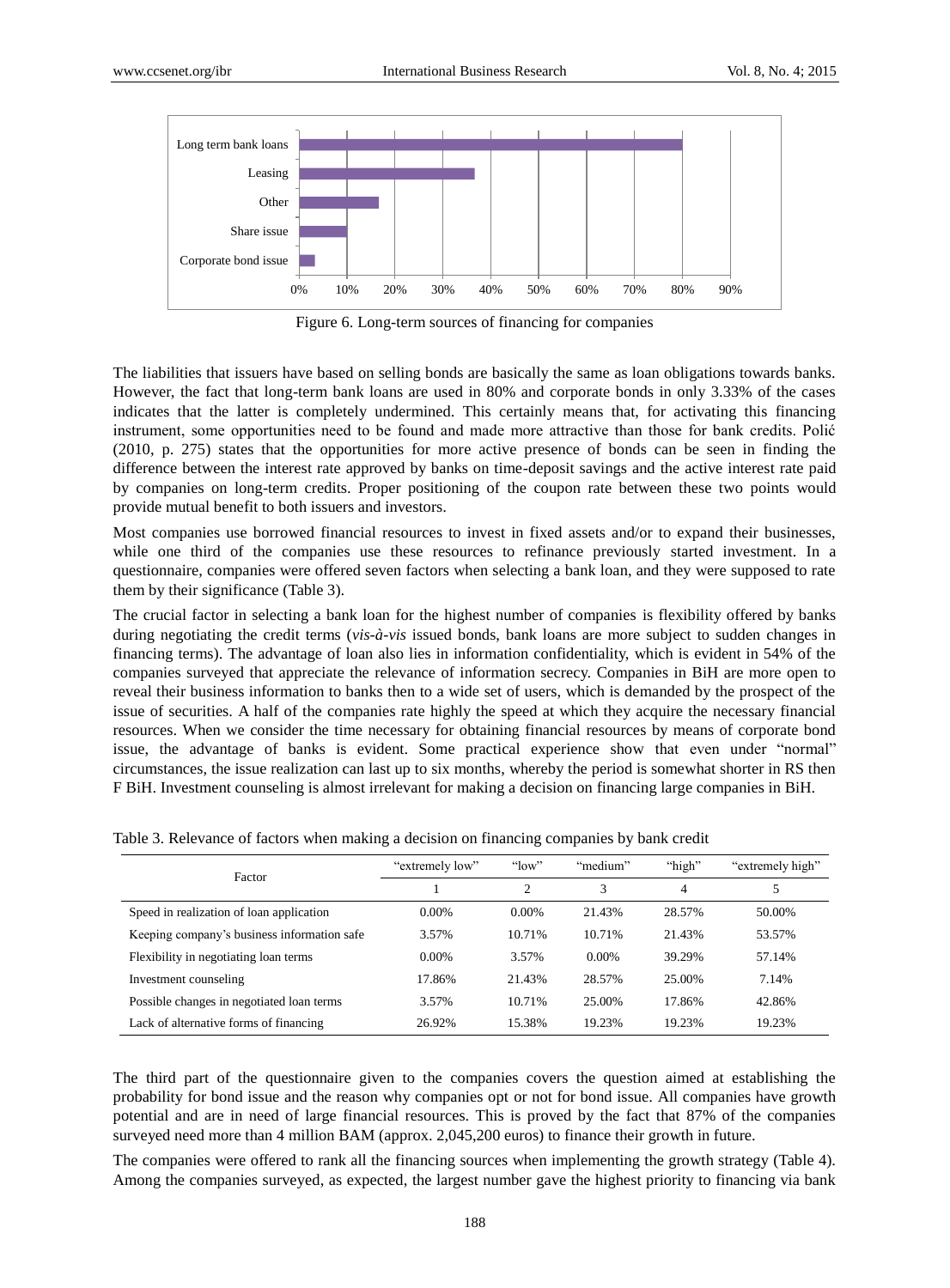loan. A third of the companies identified significant presence of financing growth by corporate bond issue.

| Source of financing             | "extremely low" | " $low"$ | "medium" | "high" | "extremely high" |
|---------------------------------|-----------------|----------|----------|--------|------------------|
|                                 |                 |          |          | 4      |                  |
| Share issue                     | 45.83%          | 25.00%   | 12.50%   | 12.50% | 4.17%            |
| Corporate bond issue            | 33.33%          | 33.33%   | 12.50%   | 12.50% | 8.33%            |
| Financing by means of bank loan | $0.00\%$        | 14.29%   | 14.29%   | 39.29% | 32.14%           |
| Leasing                         | 20.00%          | 24.00%   | 32.00%   | 12.00% | 12.00%           |

Table 4. Ranking sources of financing by the implementation of growth strategy

The companies that considered bond issue see lower capital costs and reduced exposure to commercial banks as the most important reasons (Table 5). Some other factors of company's financing by means of bonds include keeping control over the company and the financial result as well. A positive effect of a potential issue on company's reputation was marked as a less important factor.

Table 5. Relevance of factors at making potential decisions on bond issue

| Factor                                                                    | "extremely low" | " $low"$       | "medium" | "high" | "extremely high" |
|---------------------------------------------------------------------------|-----------------|----------------|----------|--------|------------------|
|                                                                           |                 | $\overline{2}$ | 3        | 4      |                  |
| Better harmonization of company's asset and liability terms<br>of payment | 0.00%           | $0.00\%$       | 25.00%   | 50.00% | 25.00%           |
| Marketing effects of market activity transparency and issuer<br>exposure  | $0.00\%$        | 50.00%         | $0.00\%$ | 25.00% | 25.00%           |
| Most often practical without collaterals                                  | $0.00\%$        | 25.00%         | $0.00\%$ | 50.00% | 25.00%           |
| Lower capital costs                                                       | $0.00\%$        | $0.00\%$       | 25.00%   | 25.00% | 50.00%           |
| Reduced exposure to commercial banks                                      | $0.00\%$        | $0.00\%$       | 25.00%   | 25.00% | 50.00%           |
| Bondholders do not participate in extra profit distribution               | $0.00\%$        | $0.00\%$       | 25.00%   | 75.00% | $0.00\%$         |
| Keeping control over company                                              | $0.00\%$        | $0.00\%$       | 25.00%   | 75.00% | $0.00\%$         |

The most important factors affecting companies' reluctance to finance by means of bond issue are as follows: longer time period to business deal realization, unknown costs of issue, and risk of issue placing. Most companies surveyed believe that banks do not provide significantly better terms of financing. It can therefore be assumed that the important reasons for non-issuing bonds are lengthy procedure of issue and uncertainty in terms of its realization (see Table 6).

Table 6. Relevance of factors affecting lack of decision on financing by means of bonds

| Factor                                                               | "extremely low" | " $low"$       | "medium" | "high"         | "extremely high" |
|----------------------------------------------------------------------|-----------------|----------------|----------|----------------|------------------|
|                                                                      |                 | $\overline{c}$ | 3        | $\overline{4}$ | 5                |
| Banks provide better terms of financing                              | 13.04%          | 13.04%         | 39.13%   | 26.09%         | 8.70%            |
| Unconditional obligation to pay interest (unlike dividends)          | 12.50%          | 20.83%         | 41.67%   | 16.67%         | 8.33%            |
| Longer period until realization                                      | 0.00%           | 12.50%         | 25.00%   | 41.67%         | 20.83%           |
| Uncertainty in terms of costs of corporate bond issue                | 0.00%           | 12.50%         | 37.50%   | 41.67%         | 8.33%            |
| Unknown legal framework                                              | 0.00%           | 12.50%         | 37.50%   | 20.83%         | 29.17%           |
| Unknown investment risks                                             | 4.17%           | 12.50%         | 16.67%   | 29.17%         | 37.50%           |
| Obligatory transparency of business activities towards the<br>public | 20.00%          | 28.00%         | 20.00%   | 20.00%         | 12.00%           |
| Objective limits of bonds as source of financing                     | $0.00\%$        | 14.29%         | 33.33%   | 38.10%         | 14.29%           |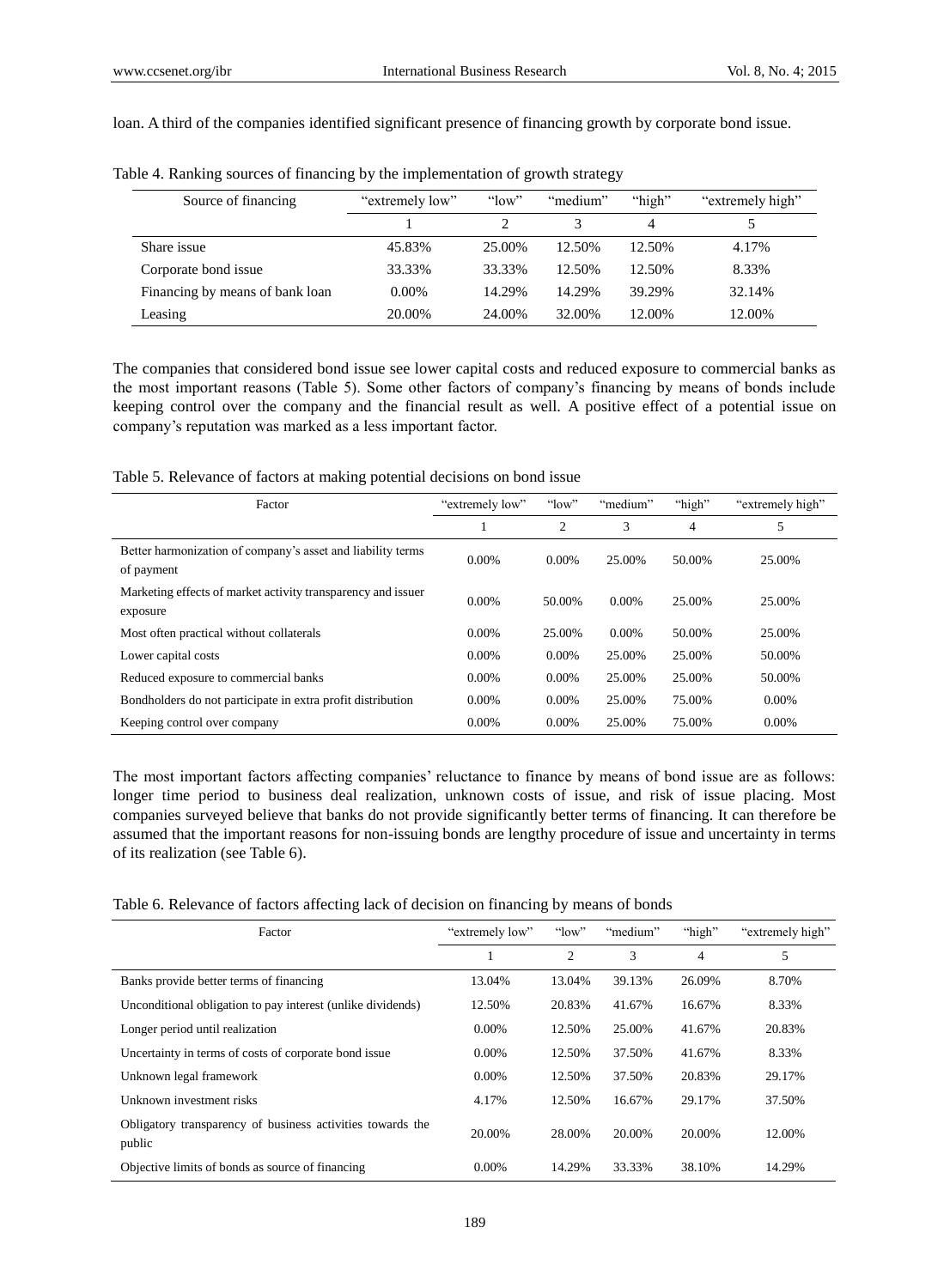It is interesting to take a look at the answers to the question regarding the key obstacles in development of companies' financing by means of bond issue in BiH. The research results show that the most important factors affecting companies' financing by means of bond issue are under development of corporate and state bond market and macroeconomic and political instability (Table 7).

| Obstacle                                    | "extremely low" | " $low"$ | "medium" | "high" | "extremely high" |
|---------------------------------------------|-----------------|----------|----------|--------|------------------|
|                                             |                 | 2        | 3        | 4      | 5                |
| Macroeconomic and political instability     | 3.57%           | 10.71%   | 14.29%   | 21.43% | 50.00%           |
| Lack of entrepreneurial activity            | $0.00\%$        | 21.43%   | 32.14%   | 32.14% | 14.29%           |
| Lack of knowledge on this form of financing | 3.57%           | 21.43%   | 17.86%   | 21.43% | 35.71%           |
| Underdeveloped market of state bonds        | 3.57%           | 3.57%    | 10.71%   | 28.57% | 53.57%           |
| Underdeveloped market of corporate bonds    | 0.00%           | 3.57%    | 3.57%    | 28.57% | 64.29%           |
| Legal regulations                           | 3.23%           | 6.45%    | 25.81%   | 32.26% | 32.26%           |

Table 7. Obstacles to companies' financing by corporate bond issue in BiH

When making the decision on company's financing by means of bond issue, the expected outcome of issue or its success is of extreme importance. In BiH, the issue of corporate bonds by means of public offer is considered successful if at least 60% of the bonds issued are bought. Certainly, issuers would hope for the percentage to be as high as possible so that they would satisfy their needs for financial resources.

In case of unsuccessful issue, company may, beside the lack of financial resources, face the risk of changing its perception in the public. That is why company should, prior the bond issue, develop positive perception on its business activities, which would ensure a higher number of surplus units (subjects) wanting to extend their investment portfolios by its securities. Creating securities by investors' needs is the shortest road to successful issue. Prior to making a decision on the issue, company needs to know demand level and potential interest of investors in this type of securities.

Aimed at analyzing desirability of corporate bonds in the property structure of qualified investors on the financial market in BiH, a survey was made in banks, investment funds, and insurance companies. The questionnaires were adapted to each group of subjects, bearing in mind that the majority of questions are adjusted, for the purpose of mutual comparability and collective interpretation. The questions were made to analyze the interest in investment into domestic corporate bonds and reveal the obstacles for activation the corporate bond market in BiH.

The results showed that about one third of the institutional investors (32%) have experience in bonds of domestic companies. However, there is evident difference among institutional investors when it comes to tradition of investing in corporate bonds. None of the banks surveyed has ever invested in corporate bonds so far, although some 20% of them have experience in investing in municipal bonds that have a smaller market. However, this does not come as a surprise since the primary activity of the banks in BiH is not investment into securities. Namely, BiH banks apply the so called conservative, core business approach. Some 16% of the insurance companies surveyed stated that they invested into corporate bonds. The highest percentage of investors in corporate bonds was found among investment funds, which is quite understandable. Some 52% of them gave a positive answer to this question.

When asked about their intentions to invest into domestic corporate bonds, 57% of the investors surveyed gave a positive answer. Some 65% of the investment funds surveyed are ready to invest into corporate bonds in the future, along with more than a half of insurance companies (7 out of 12) and three banks. Out of those ready to invest, two thirds plan to invest 1-5% of their investment portfolios in corporate bonds, while somewhat less than a third are prepared to invest up to 10% of their portfolio. Certainly, readiness and possibilities for investment need to be analyzed from the aspect of legal regulations. Besides, a strong relation was identified in investment funds between the readiness for investment in the future and their past experiences in corporate bond investment.

Finally, Table 8 shows the answers given by institutional investors to the question about obstacles to development of the corporate bond market. Over 70% of the subjects believe that the insufficient number of issuers along with political and economic division in BiH is an extremely serious obstacle. Also, a half of the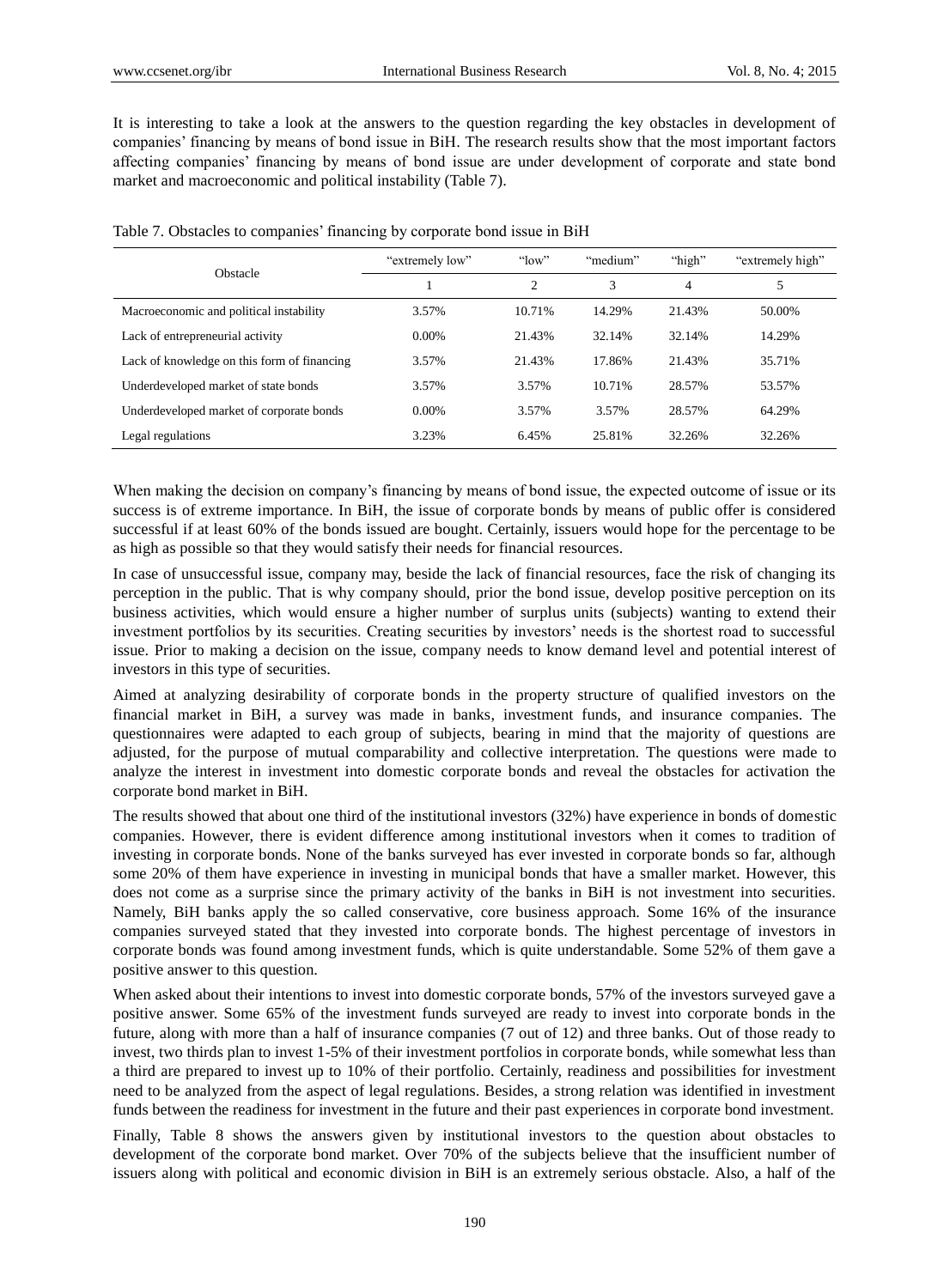subjects identified the following elements as large obstacles as well: insufficient number of securities, legal regulations, and insufficient education (low financial literacy) on behalf of investors.

| <b>Obstacle</b>                        | "extremely low" | " $\omega$ " | "medium" | "high"         | "extremely high" |
|----------------------------------------|-----------------|--------------|----------|----------------|------------------|
|                                        |                 | 2            | 3        | $\overline{4}$ |                  |
| Subject to speculation                 | 11.90%          | 7.14%        | 33.33%   | 14.29%         | 33.33%           |
| Legal regulations                      | 2.50%           | 10.00%       | 37.50%   | 20.00%         | 30.00%           |
| Insufficient number of issuers         | $0.00\%$        | 12.20%       | 9.76%    | 19.51%         | 58.54%           |
| Insufficient number of securities      | 2.44%           | 12.20%       | 31.71%   | 14.63%         | 39.02%           |
| Uneducated investors                   | $0.00\%$        | 7.50%        | 37.50%   | 22.50%         | 32.50%           |
| Political and economic division of BiH | 7.14%           | 9.52%        | 11.90%   | 19.05%         | 52.38%           |

## **6. Conclusion and Recommendation**

EMCs, including BiH, have the financial systems oriented towards banks, not stock markets. This is why bank loans dominate in the financing of companies. However, the change in the architecture of financial stability in 27 world countries, and indirectly in the rest of the world (as a consequence of banking activity internationalization), primarily through the adoption of Basel III, may further aggravate credit activities of banks and slow down economic activities on the global scale. This is why it is important for EMCs to keep developing their financial markets and market infrastructure in the full sense. This development *per se* involves the segment of corporate bonds.

From the aspect of financing alternatives and available financial instruments, the financial market in BiH is extremely underdeveloped. This market is dominated by the banking sector which is largely foreign-owned. The global financial crisis that indirectly hit the country at the end of 2008 left a deep mark in the lack of trust in capital market, which has not recovered after more than six years. These extremely worrying characteristics of the financial market in BiH oblige and impose the need for finding serious alternatives for companies' financing. Besides constant risks of foreign capital withdrawal from banks, slowdown of banks' credit activities is also evident, especially in the segment related to long-term credits to the economic sector. Banks' restrictive loan terms seriously destabilize the total economic activity in BiH, which is why the activation of the corporate bond market may *de facto* help faster economic recovery.

The companies in BiH have so far been mainly oriented to the sources of financing not at all related to corporate bonds. However, the significant interest in financing by means of bond issue is rather encouraging. This interest of companies in BiH creates advantages that reflect in high quality influence on solvency, elimination of limits related to securing collaterals, lower exposure to banks, and consequently, lower costs of financing. On the contrary, companies identify the key barriers to one step forward towards bond issue as follows: unknown details related to the length of the process, issue costs and placing risks, with stressed lack of knowledge of the legal framework for implementing corporate bond issue, which is mainly the consequence of underdeveloped corporate management in BiH companies and, unfortunately, of still prevailing "ruling" (i.e. the owner of himself/herself makes key business decisions).

It is particularly encouraging that the potential on the side of demand for corporate bonds is definitely there. For example, the October 2014 data show that the total savings concentrated in BiH banking sector is at the record level of 9 billion BAM (approx. 4.6 billion euros). Despite a low level of development of the corporate bond market in BiH, there is a significant number of institutional investors, especially investment funds, that have so far had some experiences in investing into corporate bonds. A more prominent share of corporate bonds in the portfolios of institutional investors in BiH includes a wide variety of issuers and better legal basis, which these investors see as the key barriers. Besides, expected pension reform in the country has no alternative and thus voluntary pension funds may become one of the key investors in corporate bonds.

The directions of possible actions on improving the capital market in BiH may be suggested. This can be done by recognizing the facts on the influence of corporate bond markets on the economic growth of EMCs and the possibilities offered by the market development in terms of limiting a predominant influence of banks in most financial systems of these countries, which sometimes impose unnecessary costs to individual and legal persons,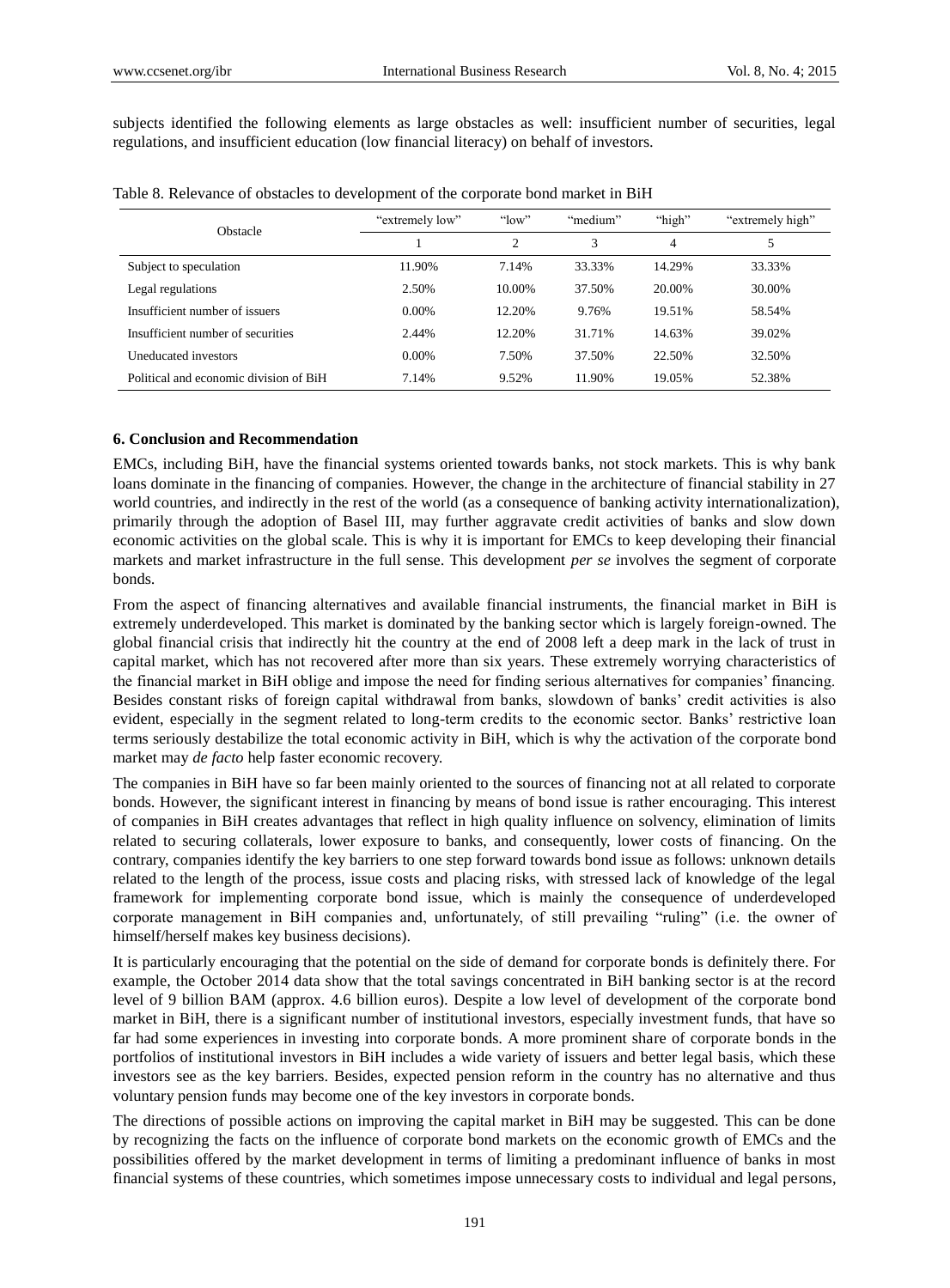in BiH in particular. Also, one needs to show the evident potentials on the side of both supply and demand for corporate bonds. All this requires appropriate legal forms to ensure short terms and efficient procedures of corporate bond issues which should not last longer than the approval of long-term loans at banks. It is important to mention that large-scale promotion of corporate bonds is necessary as well as intensive education of potential issuers and investors, both institutional and individual ones. The creators of the economic policy in BiH should pay special attention to the costs of corporate bond issue, which certainly must not be a barrier when potential issuers make their decisions on choosing this financial instrument, while for investors an equal treatment should be given to this type of investment in comparison to savings. Finally, in an objectively possible scope, the synergy of the market capital in BiH needs to be achieved (Sarajevo and Banjaluka stock markets), which would enable the creation of, if not unique, then at least equal legal and institutional environment for the issue and trade of corporate bonds.

## **References**

- Bank for International Settlements (BIS). (2006). *Developing corporate bond markets in Asia*. BIS Papers No. 26. Retrieved July 25, 2013 from http://www.bis.org/arp/conf\_0602.pdf
- Bondt, G. D. (2002). *Euro area corporate debt securities market: First empirical evidence.* Working Paper No. 164, European Central Bank, Frankfurt am Main. Retrieved July 30, 2013 from https://www.ecb.europa.eu/pub/pdf/scpwps/ecbwp164.pdf
- European Central Bank, ECB. (2001). Characteristics of corporate finance in the euro area. *ECB Monthly Bulletin*, February 2001, p. 37-50.
- Feldman, R. A., & Kumar, M. S. (1994). Emerging equity markets: Growth, benefits and policy concerns. *IMF paper on Policy Analysis and Assessment*, PPAA/94/7.
- Fink, G., Haiss, P., & Hristoforova, S. (2003). *Bond markets and economic growth*. IEF Working Paper Nr. 49, University of Economics and Business Administration Vienna. Retrieved August 15, 2013 from http://core.kmi.open.ac.uk/download/pdf/11007252.pdf
- Guscina, A., Pedras, G., & Presciuttini, G. (2014). *First-time international bond issuance: New opportunities and emerging risks*. IMF Working Paper, WP/14/127, Monetary and Capital Markets Department. Retrieved November 25, 2014 from http://www.imf.org/external/pubs/ft/wp/2014/wp14127.pdf
- Haiss, P., & Marin, S. (2005). *Options for developing bond markets: Lessons from Asia for central and Eastern Europe*. EI Working Papers / Europainstitut, 63. Europainstitut, WU Vienna University of Economics and Business, Vienna. Retrieved December 10, 2013 from http://epub.wu.ac.at/1234/
- International Capital Market Association, ICMA. (2013). *Economic importance of the corporate bond markets* (1st ed.). Retrieved April 15, 2014 from http://www.icmagroup.org/assets/documents/Media/Brochures/2013/Corporate-Bond-Markets-March-2013. pdf
- Kaya, O., & Meyer, T. (2013). *Corporate bonds in Europe*. Deutsche Bank DB Research, Frankfurt am Main. Retrieved May 10, 2014 from https://www.dbresearch.com/PROD/DBR\_INTERNET\_EN-PROD/PROD0000000000312365/Presentation %3A+Corporate+Bonds+in+Europe%3A+attractive+environment+for+bond+issuers.PDF
- Law on Accounting and Auditing in Bosnia and Herzegovina Federation, Official Gazette of F BiH, No. 83/09.
- Law on Accounting and Auditing of Republic of Srpska, Official Gazette of RS, No. 36/09 & 52/11.
- Law on Security Market in Bosnia and Herzegovina Federation, Official Gazette of F BiH, No. 85/08.
- Law on Security Market of Republic of Srpska, Official Gazette of RS, No. 92/06 & 34/09.
- Polić, N. (2010). *Primarno tržište: Može li tržište kapitala u BiH biti realna alternativa bankarskom sistemu*. X međunarodni seminar "Korporativno upravljanje", zbornik radova, Dubrovnik, Revicon, pp. 269-282.
- Torre de la, A., & Schmukler, S. L. (2007). *Emerging capital markets and globalization: The Latin American experience.* A copublication of Stanford University Press & the World Bank. http://dx.doi.org/10.1596/978-0-8213-6544.1
- World Bank (WB) & International Monetary Fund (IMF). (2001). *Developing government bond markets*. A handbook. Retrieved July 25, 2014 from http://books.google.ba/books?id=s2BRPkh\_x4sC&printsec=frontcover&hl=hr&source=gbs\_ge\_summary\_r &cad=0#v=onepage&q&f=false